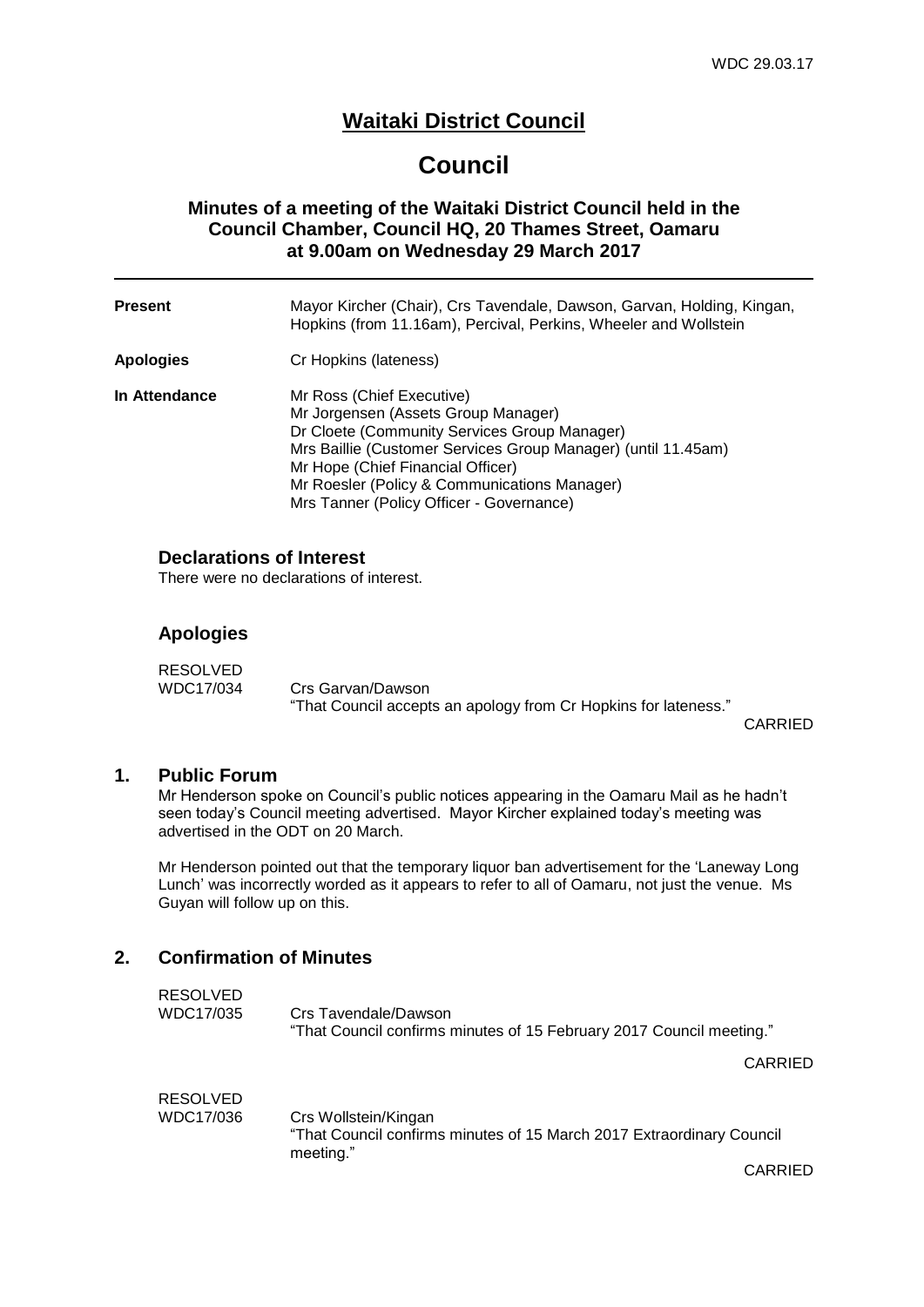## **3. Chief Executive's Report**

The following comments are provided to bring Councillors up to date with issues that have arisen since the last Council meeting on 15 February 2017. The layout of this report is designed to mirror in part the KPI's set by Council for the CEO. These reflect our key community outcomes. A number of the comments are simply reporting back to Council on matters which have arisen over the last few weeks. Some of these include:

- Regulatory Services over the past month we have employed three new staff members to fully complement our administration team and allow Regulatory Services to deliver critical functions.
- Councillors are keen to advance plans for further development in the harbour area, in particular visitor accommodation and the roading layout.
- Council's joint shared Health and Safety arrangement with Waitaki District Health Services is going well.
- Waitaki District Health Services Mayor Kircher and I attended a dinner to celebrate the service of former Chairman, George Berry and to thank him for his nearly 20 years of service.
- Whitestone Contracting Limited good to see Whitestone's interim profit is on target and hopefully the company is well positioned to earn a similar amount to last year.
- Tourism Waitaki is in the process of finalising its new project at the penguin colony with work due to be completed in April.
- Observatory Retirement Village has had success in signing up its apartments and gaining interest in their villas which are to begin construction shortly. There will be a tour of the facility this Friday morning at 9am for Councillors to view the apartments.
- Mayor Kircher and I attended the Rural and Provincial Sector meeting in Wellington on 16 and 17 March. There was an excellent update from President Yule and CEO Malcolm Alexander.

RESOLVED

WDC17/037 Crs Perkins/Dawson "That Council receives the information."

CARRIED

## **4. Mayor's Report**

The Mayor's report provides comments to bring Councillors and the public up to date with a number of issues that have arisen since the last Council meeting. Some of these include:

- Twelve apartments at the Observatory Retirement Village are now all under contract and when the complex opens in August they will be occupied. Stage 2 is planned and will be undertaken once demand builds up. Three show home villas are to be built shortly with nine villas now under contact.
- Official opening of the bike park was held on 18 March. This is an awesome addition to the harbour playground facility with many children enjoying the facility.
- Friendly Bay Family Day on 26 February was another success. It was great to get feedback from a number of visitors from Dunedin and Timaru who were quite envious of our day.
- I attended an event to celebrate the promotion of our local MP, Jacqui Dean, to become a Government Minister. Jacqui now holds the roles of Minister of Commerce and Consumer Affairs, Minister for Small Business, Associate Minister for ACC and Associate Minister for Local Government. Having our local member holding the Associate Minister for Local Government position gives us the potential to have a more direct link to Parliament.
- Kiwi Camps Claire Barlow (ex-Mayor Mackenzie District) is rolling out a freedom camping option around the country and letting councils know what is involved. We will discuss with Claire what solutions, configurations and costs we will be looking for. This concept involves visitors using their smart phone, loaded with the Kiwicash app, to pay for services they use at park-over spots around New Zealand. It is free to park at these spots with facilities paid for simply by placing a phone (with Kiwicash app) next to the built-in sensors at the facility.

RESOLVED WDC17/038 Crs Tavendale/Kingan "That Council receives the information."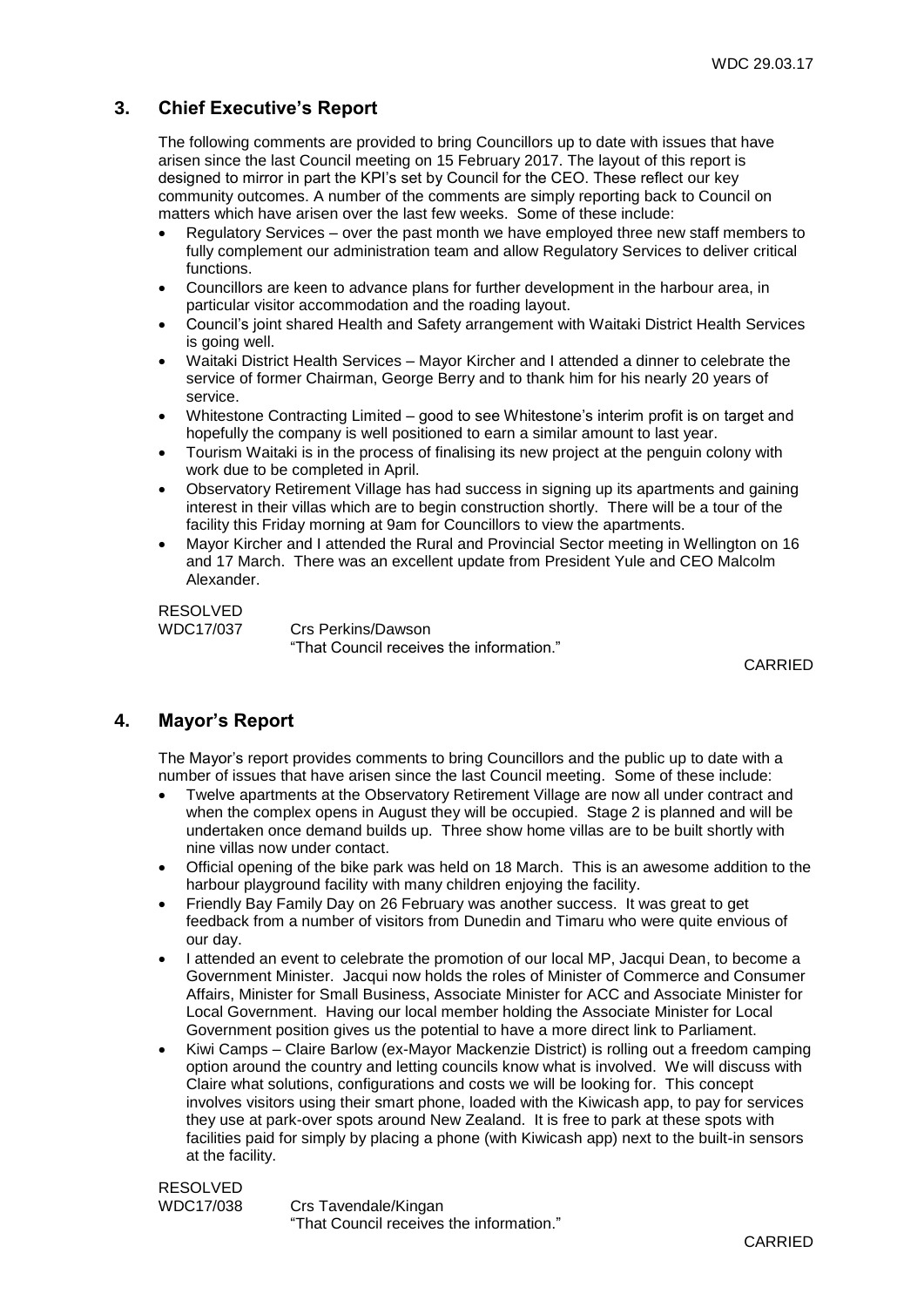## **5. Recommendations from Committees: 15 March 2017**

**Assets Committee**

#### **Waitaki Resource Recovery Trust (WRRT) Redevelopment Funding**

RESOLVED

WDC17/039 Crs Kingan/Tavendale

- "That Council:
- 1. Confirms that resolution WDC16/234 relating to glass noise at the WRRT site, has been met, and
- 2. Approves WRRT's redevelopment plan, and
- 3. Confirms that by meeting resolution WDC16/234 and approving the redevelopment plan, resolution WDC16/235 relating to the funding of the WRRT redevelopment has also been met."

CARRIED

#### **Community Services Committee**

#### **North Otago Hockey Turf Funding (NORTT)**

| RESOLVED  |                                                                                                                                                                                                                                        |
|-----------|----------------------------------------------------------------------------------------------------------------------------------------------------------------------------------------------------------------------------------------|
| WDC17/040 | Crs Wollstein/Tavendale                                                                                                                                                                                                                |
|           | "That Council:                                                                                                                                                                                                                         |
|           | 1. Directs staff to include \$36,000 in the 2017/18 draft budgets for the<br>NORTT playing surface replacement project.                                                                                                                |
|           | 2. Notes approval of any contribution to this NORTT project will occur at<br>the 21 June 2017 Council meeting at which the Annual Plan 2017/18 is<br>adopted.                                                                          |
|           | 3. Directs staff to write a letter of support for NORTT application to<br>lotteries for replacement of the playing surface stating that Council is<br>proposing a \$36,000 financial contribution in its Annual Plan<br>consultation." |
|           | <b>CARRIED</b>                                                                                                                                                                                                                         |
|           | Otematata Tennis Court Fence                                                                                                                                                                                                           |

#### **Otematata Tennis Court Fence**

#### RESOLVED WDC17/041 Crs Dawson/Wheeler "That Council declines to fund \$5,000 from the RMA Fund with the balance of funds required to come from the 'Ahuriri Recreation Reserves Fund'."

CARRIED

## **6. Approval of Fees under the Food Act 2014**

It is proposed that Council approve the fees proposed under the Food Act 2014. New fees will apply for the 2016/17 financial year for businesses transitioning in year one and 2017/18 financial year.

RESOLVED

WDC17/042 Crs Wheeler/Tavendale

"That Council adopt the proposed fees below under the Food Act 2014 to take effect Monday 3 April 2017."

| Food Act 2014 (Food Control Plan or National Programme) |                                                                       |        |  |
|---------------------------------------------------------|-----------------------------------------------------------------------|--------|--|
| New Application                                         | Base fee plus 155.00 per hour after<br>first hour                     | 155.00 |  |
| Renewal                                                 |                                                                       | 155.00 |  |
| Amendments                                              | Base fee plus 155.00 per hour after<br>first hour                     | 155.00 |  |
| Verification<br>Inspection                              | Base fee plus 205.00 per hour after<br>first hour (capped at 4 hours) | 205.00 |  |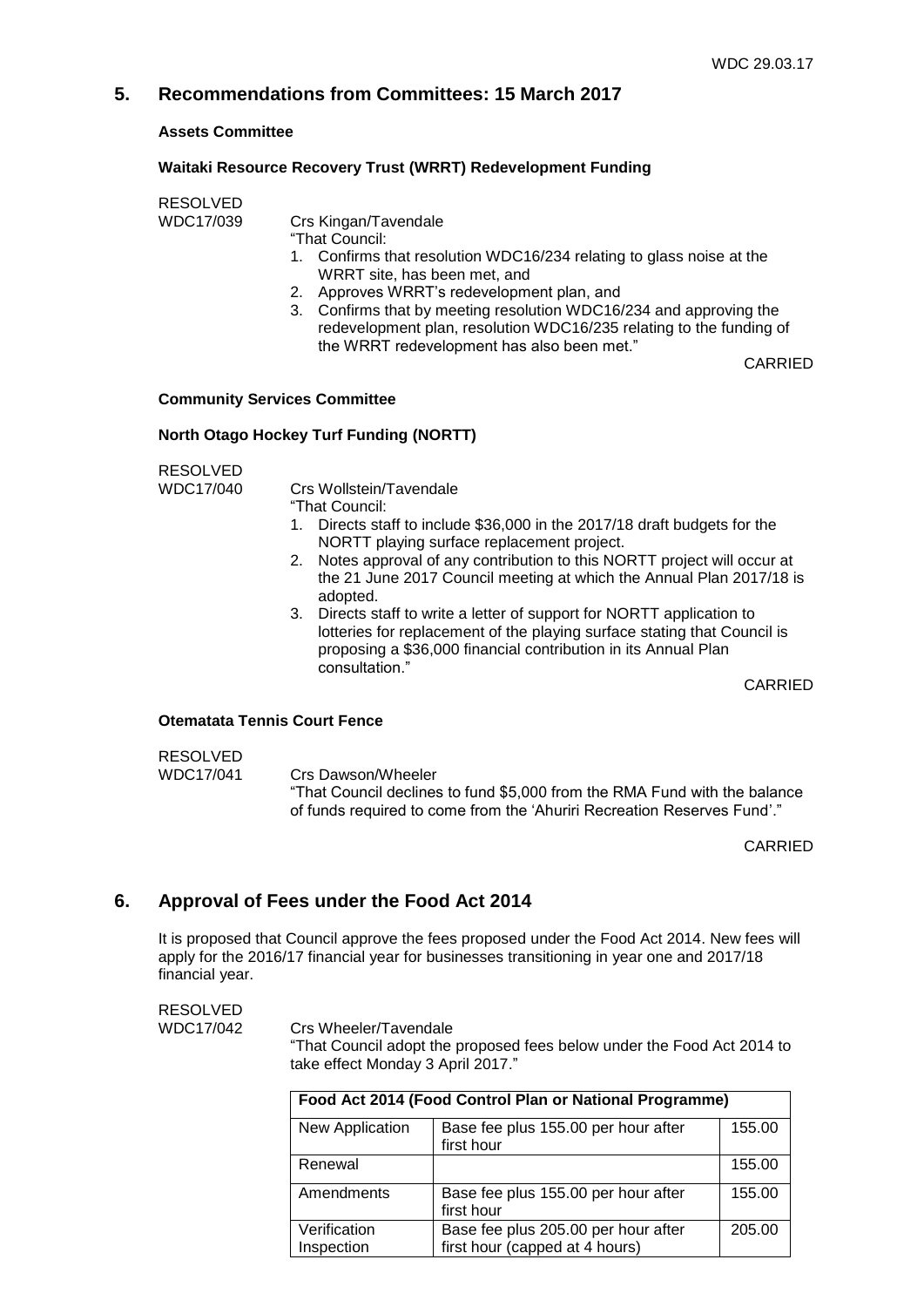| Food Act 2014 (Food Control Plan or National Programme) |                                      |        |  |
|---------------------------------------------------------|--------------------------------------|--------|--|
| Improvement                                             |                                      | 155.00 |  |
| Notice/ Corrective                                      |                                      |        |  |
| Action                                                  |                                      |        |  |
| Re-inspection                                           | Base fee plus 205.00 per hour after  | 205.00 |  |
|                                                         | first hour                           |        |  |
| Compliance                                              | Base fee plus 205.00 per hour after  | 205.00 |  |
| Verification                                            | first hour (capped at 4 hours)       |        |  |
|                                                         | Only charged for verified complaints |        |  |
| Mentoring Service - provider advisement available on    |                                      |        |  |
| request                                                 |                                      |        |  |
| Food Control Plan                                       |                                      | 30.00  |  |

CARRIED

## **7. Register of Delegations to Elected Members 2017**

This report presents the proposed 'Register of Delegations to Elected Members 2017' (Register) to the Council for adoption.

RESOLVED<br>WDC17/043

Crs Dawson/Tavendale

"That Council:

- 1. Notes the direction provided by Council at 22 March workshop has been reflected in the proposed Delegations Register 2017.
- 2. Adopts the Register of Delegations to Elected Members 2017."

CARRIED

### **8. Standing Orders 2016-2019**

The objective of this report is to ensure that Council has appropriate and relevant guidance and rules for the conduct of the proceedings of local authorities, committees, subcommittees and subordinate decision-making bodies and community boards.

#### RESOLVED

WDC17/044 Crs Tavendale/Wollstein

"That Council:

- 1. Notes that Council considered and gave feedback to staff on the Draft Waitaki District Council Standing Orders 2017 at 15 February 2017 Council meeting.
- 2. Notes that feedback from 15 February 2017 Council meeting has been considered by Council staff and that the action points were communicated to all Councillors leading into 29 March 2017 meeting.
- 3. Adopts the Waitaki District Council Standing Orders 2017 for use over the 2017-2019 triennium."

CARRIED

## **9. Capital Project Budget**

It is proposed that Council approve the updated project budget which needs to be included in the funding applications to the following funders:

- Lotteries Environment and Heritage Fund
- Lotteries Significant Project Fund
- Otago Community Trust
- Regional Culture and Heritage Fund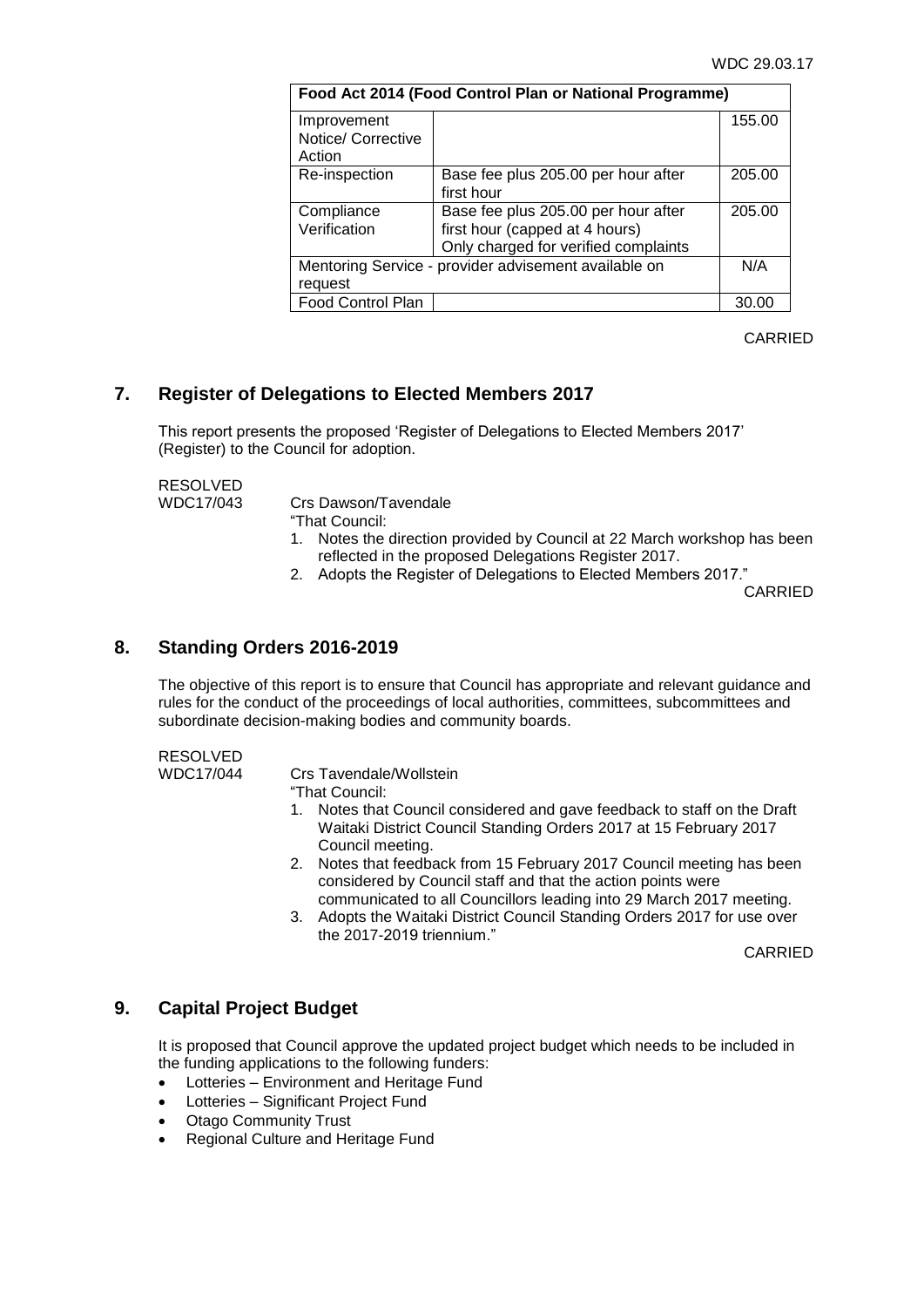RESOLVED<br>WDC17/045

## Crs Perkins/Wheeler

"That Council:

- 1. Approves the capital budget for the Cultural Facility Development Project be increased from \$4,500,000 to a maximum \$6,000,000 and
- 2. Increases its contribution towards the Cultural Facility Development Project from \$1,500,000 to \$1,900,000 (\$1,500,000 loan funded and \$400,000 depreciation funded), and
- 3. Takes note, once the project and final plans are approved this estimated budget allocation may be reviewed."

#### CARRIED UNANIMOUSLY

## **10. Chief Executive Officer Recruitment and Selection Update**

This report provides an overview of the process that has occurred to date and provides the timeline of the next steps in the Chief Executive Officer Recruitment and Selection process.

RESOLVED<br>WDC17/046

Crs Dawson/Tavendale

"That Council:

- 1. Receives this information regarding the progress of the Chief Executive Officer Recruitment and Selection process.
- 2. Approves the selection of Sheffield to coordinate the Recruitment and Selection process."

CARRIED

RESOLVED

WDC17/047 Crs Dawson/Wollstein

"That the public be excluded from the following part of the proceedings of this meeting, namely:

- Confirmation of Public Excluded Meeting minutes Council 15 February 2017
- Recommendations from Executive Committee meeting 13 March 2017
- CEO Performance Review 2016."

CARRIED

"The general subject of each matter to be considered while the public is excluded; the reasons for passing this resolution in relation to each matter, and the specific grounds under Section 48(1) of the Local Government Official Information and Meetings Act 1987 for the passing of this resolution are as follows:

| General subject of each matter                                                                                                                                                                                             | Reason for passing this resolution in relation to each                                                                                                                                                                                           |  |
|----------------------------------------------------------------------------------------------------------------------------------------------------------------------------------------------------------------------------|--------------------------------------------------------------------------------------------------------------------------------------------------------------------------------------------------------------------------------------------------|--|
| to be considered                                                                                                                                                                                                           | matter - Section 48(1)                                                                                                                                                                                                                           |  |
| Public Excluded:                                                                                                                                                                                                           |                                                                                                                                                                                                                                                  |  |
| Confirmation of Public Excluded Meeting<br>$\bullet$<br>minutes - Council 15 February 2017<br>Recommendations from Executive<br>$\bullet$<br>Committee meeting - 13 March 2017<br>CEO Performance Review 2016<br>$\bullet$ | To protect the privacy of natural persons.<br>Section $48(1)(a)$<br>(The disclosure of the information would cause)<br>unnecessary personal embarrassment to the persons<br>concerned).                                                          |  |
|                                                                                                                                                                                                                            | To enable the Council to carry out commercial<br>negotiations without prejudice or disadvantage.<br>Section $48(l)(a)$<br>(Premature disclosure of the information would<br>detrimentally affect the Council's position in the<br>negotiations). |  |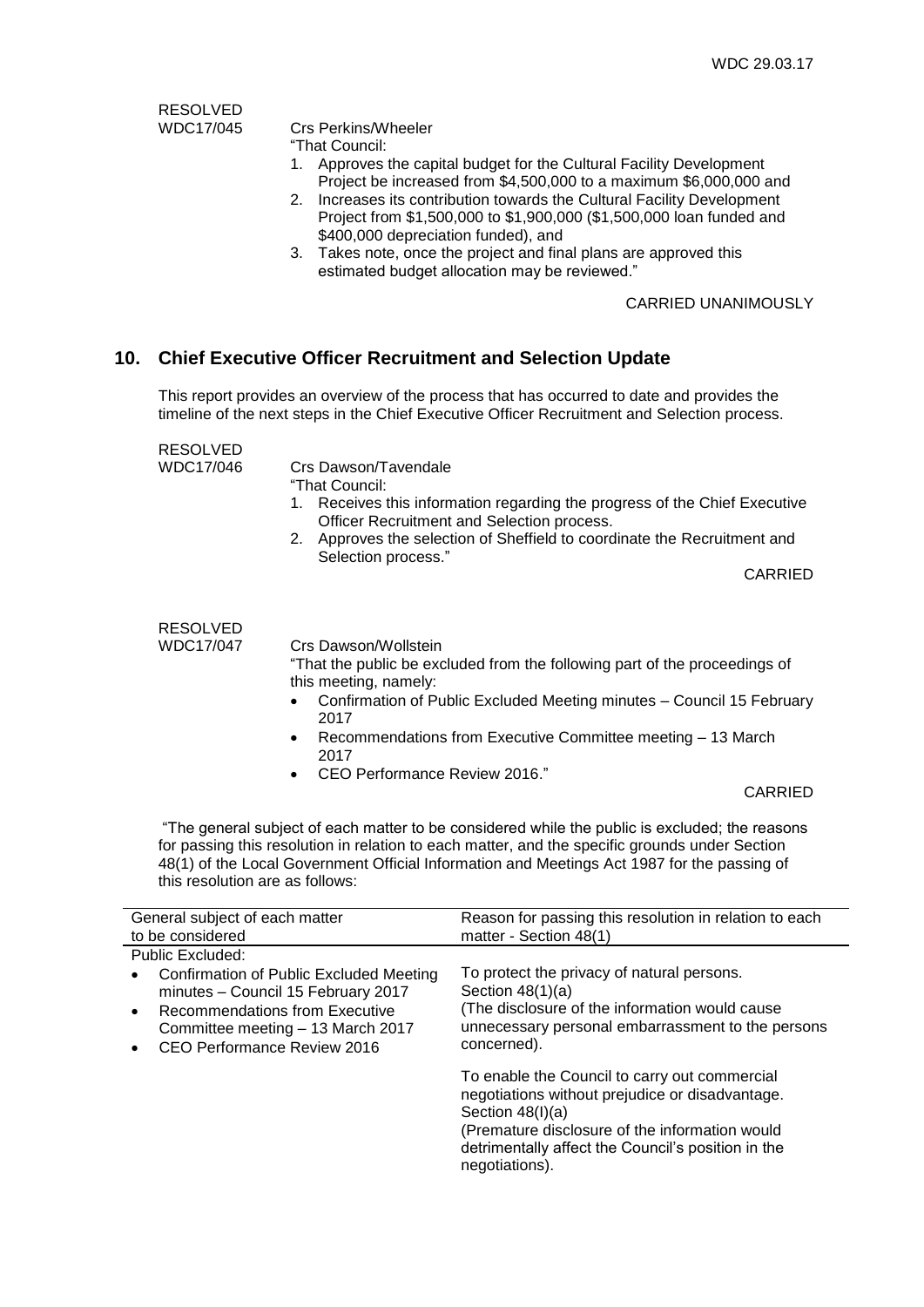These resolutions are made in reliance on Section 48(1) of the Local Government Official Information and Meetings Act 1987 and the particular interest or interests protected by Section 6 or Section 7 of the Act or Section 6 or Section 7 or Section 9 of the Official Information Act 1982, as the case may require, which would be prejudiced by holding of the whole or the relevant part of the proceedings of the meeting in public are as shown above (in brackets) with respect to each item."

# **Refer to Public Excluded Minutes** RESOLVED WDC17/051 Crs Perkins/Wollstein "That Council resumes in open meeting and decisions made in public excluded session are confirmed and made public as and when required and considered." CARRIED

Meeting adjourned at 10.20am and reconvened at 10.30am

## **11. Waitaki District Health Services Limited Half Yearly Report**

To provide Council with the Waitaki District Health Services Limited (WDHSL) half-yearly report for the period ending 31 December 2016. Robert Gonzales (General Manager), Helen Algar (Board Member) and Chris Swan (Board Chair) attended the meeting to present the report and answer questions.

| <b>RESOLVED</b> |                                          |
|-----------------|------------------------------------------|
| WDC17/052       | Crs Garvan/Perkins                       |
|                 | "That Council receives the information." |

CARRIED

#### RESOLVED WDC17/053 Crs Garvan/Perkins "That the public be excluded from the following part of the proceedings of this meeting, namely: Legal Update – Itchen Street."

CARRIED

"The general subject of each matter to be considered while the public is excluded; the reasons for passing this resolution in relation to each matter, and the specific grounds under Section 48(1) of the Local Government Official Information and Meetings Act 1987 for the passing of this resolution are as follows:

|                                                                                                                                                                                                                                                                                                                                                                                                                                                                             | General subject of each matter<br>to be considered |  |
|-----------------------------------------------------------------------------------------------------------------------------------------------------------------------------------------------------------------------------------------------------------------------------------------------------------------------------------------------------------------------------------------------------------------------------------------------------------------------------|----------------------------------------------------|--|
|                                                                                                                                                                                                                                                                                                                                                                                                                                                                             | Public Excluded:                                   |  |
| To protect the privacy of natural persons.<br>Legal Update - Itchen Street<br>Section $48(1)(a)$<br>(The disclosure of the information would cause)<br>unnecessary personal embarrassment to the persons<br>concerned).<br>To enable the Council to carry out commercial<br>negotiations without prejudice or disadvantage.<br>Section $48(l)(a)$<br>(Premature disclosure of the information would<br>detrimentally affect the Council's position in the<br>negotiations). |                                                    |  |